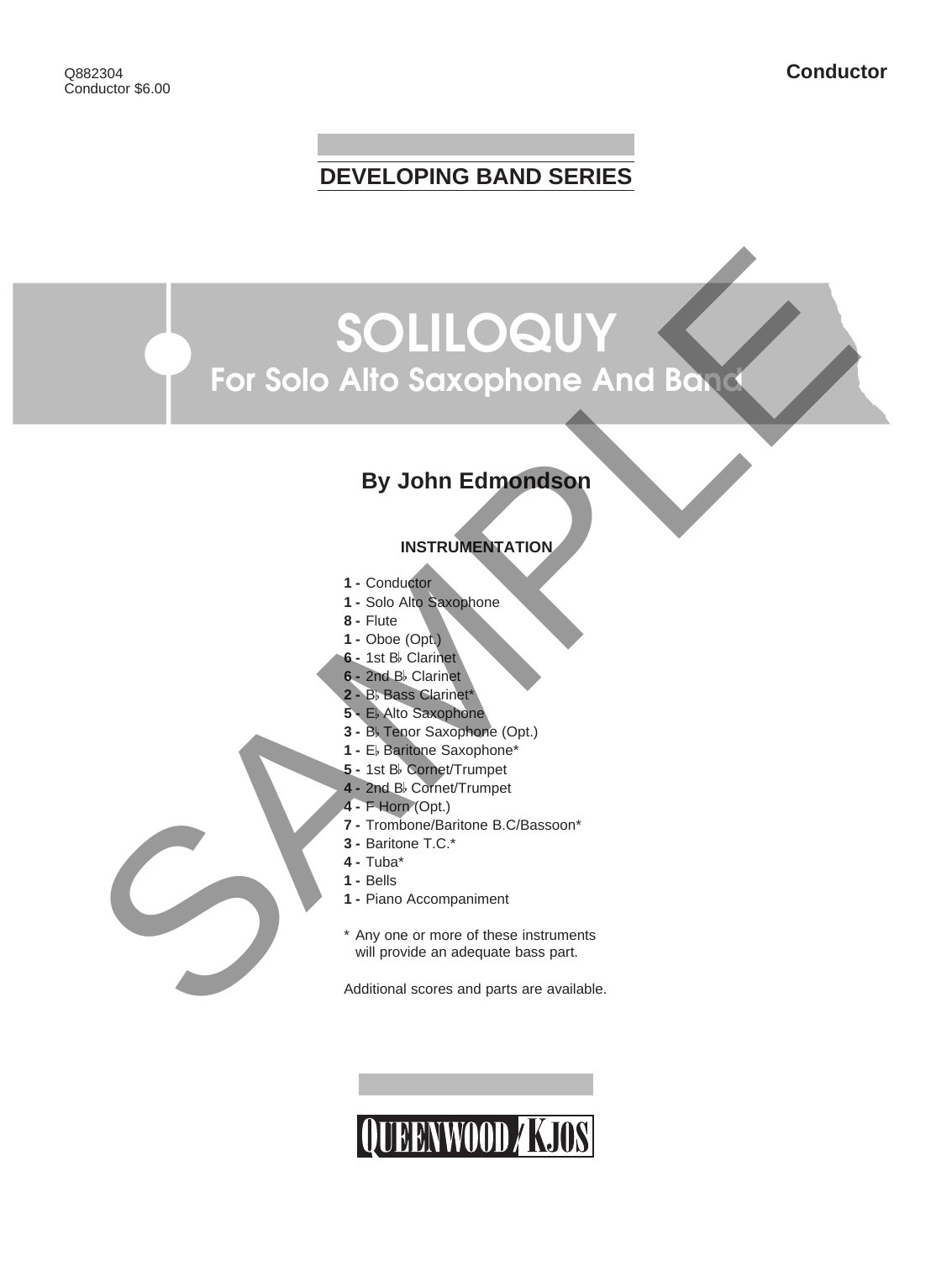### **About The Music:**

**SOLILOQUY For Solo Alto Saxophone and Band** is the fourth in a series of solos with band accompaniment at the grade 1.5 level in the Queenwood/Kjos Developing Band Series. The first three include **SERENADE For Solo Clarinet and Band** by this writer, **BALLADE For Solo Flute and Band** by Anne McGinty, and **BEGUINE For Solo Trumpet and Band** by this writer. All four have been commissioned by the Wilson Junior High School Band of El Centro, California, and by their director Mitch Sturman. Mr. Sturman's goal is to provide accessible solo with band literature for the common band instruments of the junior high and middle school bands. Young performers need the experience of playing solos in order to develop and refine skills, and to develop the confidence needed to perform in public as a soloist. **SOLILOQY For Solo Alto Saxophone and Band** was commissioned in memory of Amber Bryant. Amber had been a band member and was a popular and beloved teacher at Sunflower Elementary School in El Centro, California. In 2010 she was the victim of a murder suicide, and will be sorely missed by everyone who knew her.

This work should be played in a soulful manner, and the soloist should use vibrato in appropriate places. The soloist should be amplified, if possible, or at least placed standing in front of the band during performance. The soloist should always be heard but in balance with the ensemble. The sixteenth patterns, which appear throughout the solo and the accompaniment, must be very precise and unrushed. This is best achieved by subdividing the beat mentally when playing. The *ritardando* at measures 5, 29, 45 and 60 should be very dramatic and sustained as much as comfortable. The Andante at measure 47 should be slightly slower than the original tempo. The solo part has an optional cadenza written in the part, but not in the score, nor is it included in the piano accompaniment, which is designed for rehearsal purposes only, and should not be used with the band. Separate solo with piano accompaniment editions are available for each of the four titles in this series and may be ordered from the publisher. and by their director Mich Sturman. Mr. Shamma's goal is to provide accessible solo with the<br>matter of the contribute between the summer space of the particle particle particle of the<br>distribution for the contribution of t

**JOHN EDMONDSON** is an internationally known composer-arranger with approximately 1,000 published works for concert band, marching band and jazz band, including over 40 commissioned works for concert band. His work as guest conductor and clinician has taken him to 28 states, four Canadian provinces and Europe. His years of experience as a teacher, editor, performer, clinician and conductor make him uniquely qualified and recognized as an authority in the field of educational music for concert band.

\_\_\_\_\_\_\_\_\_\_\_\_\_\_\_\_\_\_\_\_\_\_\_\_\_\_\_\_\_\_\_\_\_\_\_\_\_\_\_\_\_\_\_\_\_\_\_\_\_\_\_\_\_\_\_\_\_\_\_\_\_\_\_\_\_\_\_\_\_\_\_\_\_\_\_\_\_\_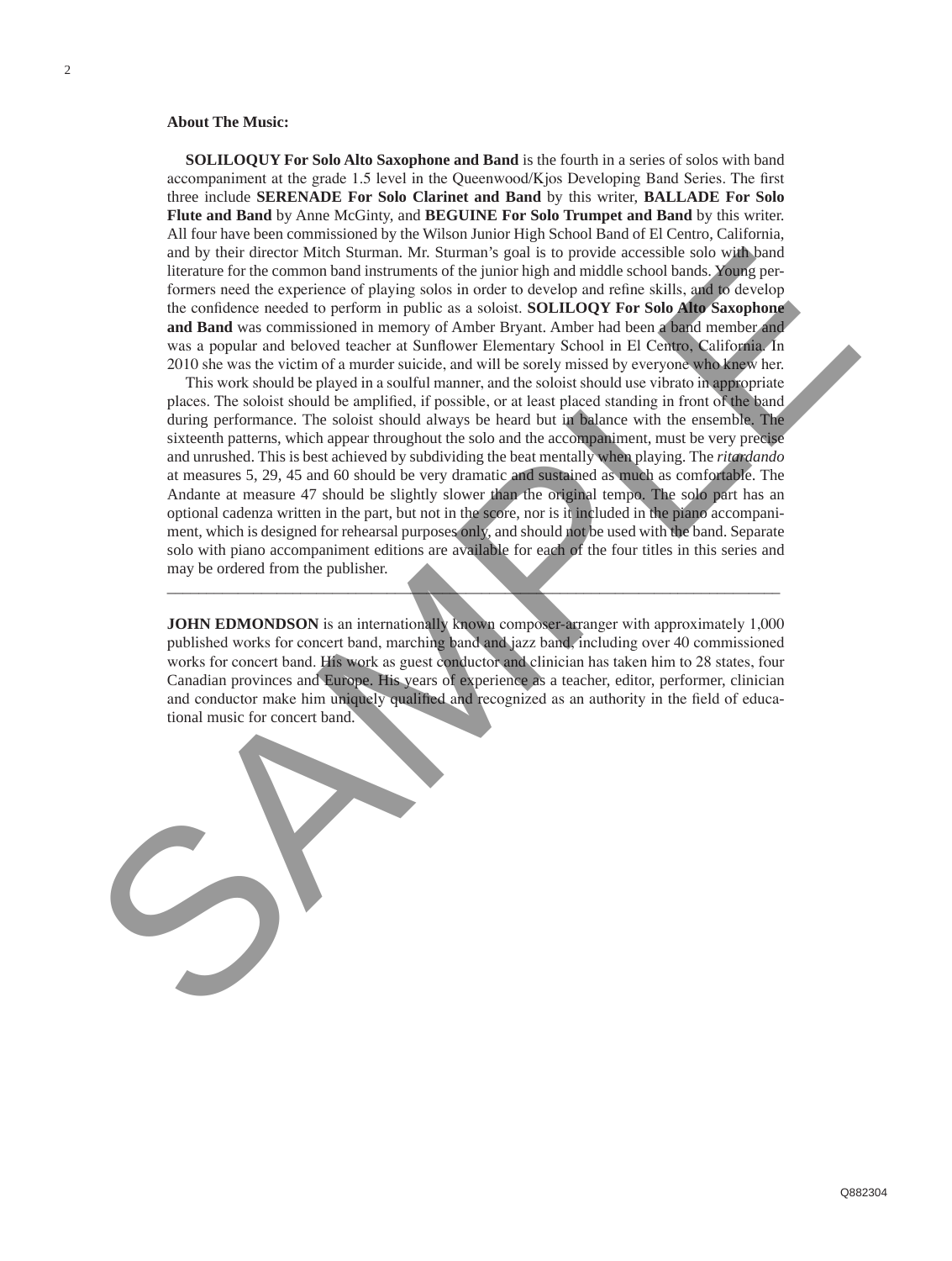### *QUEENWOOD/KJOS DEVELOPING BAND SERIES*

 *Commissioned by the 2010-2011 Wilson Junior High School Band, El Centro, CA, Mitch Sturman, Director, commissioned in memory of Amber Bryant, former local band member and a popular and well loved teacher at Sunflower Elementary School in El Centro, CA.* 



© 2011 Queenwood/Kjos, 4382 Jutland Drive, San Diego, California, 92117. International copyright secured. All rights reserved. Printed in U.S.A.<br>WARNING! The contents of this publication are protected by copyright law. To Anyone who reproduces copyrighted matter is subject to substantial penalties and assessments for each infringement.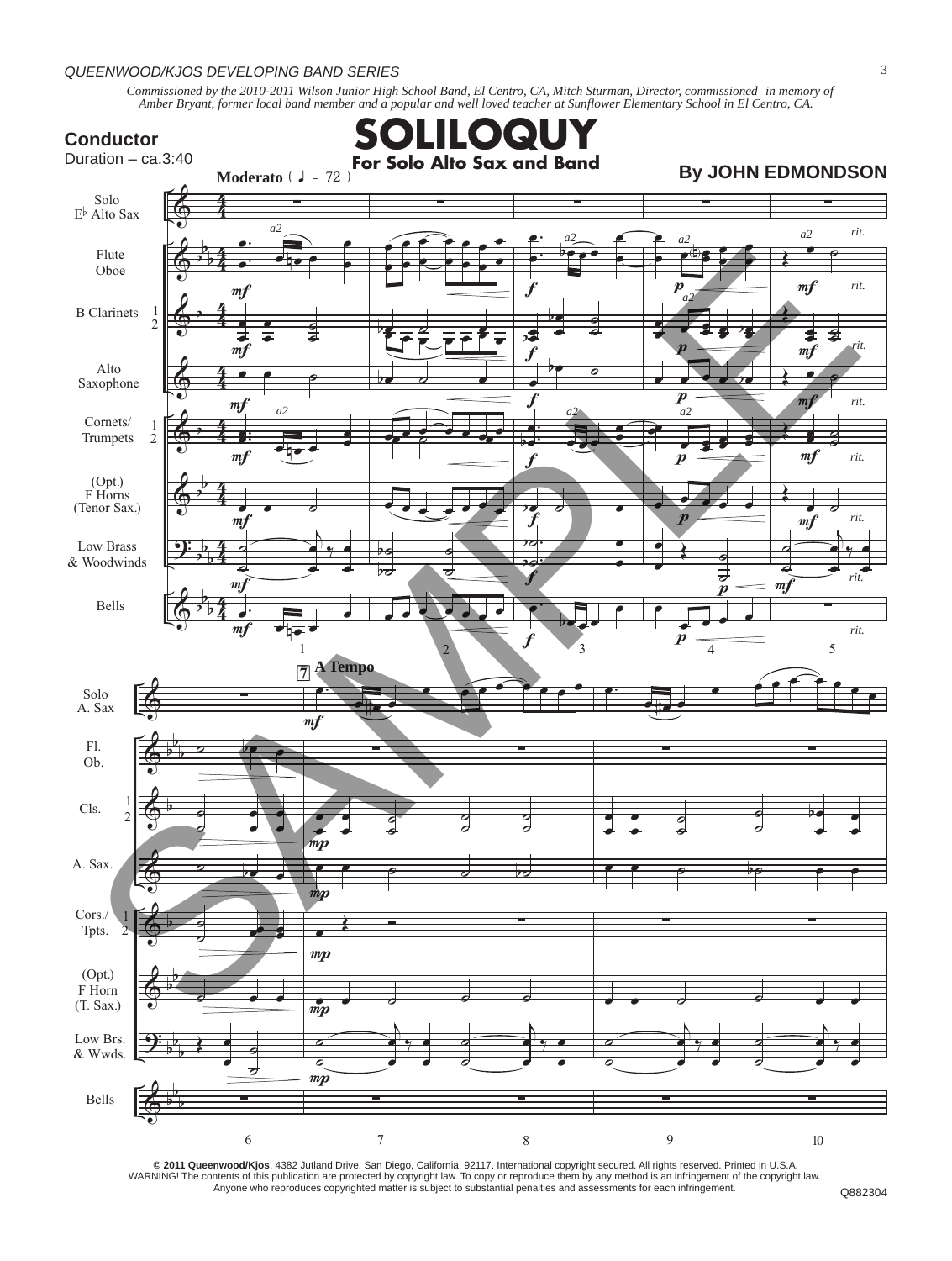



Soliloquy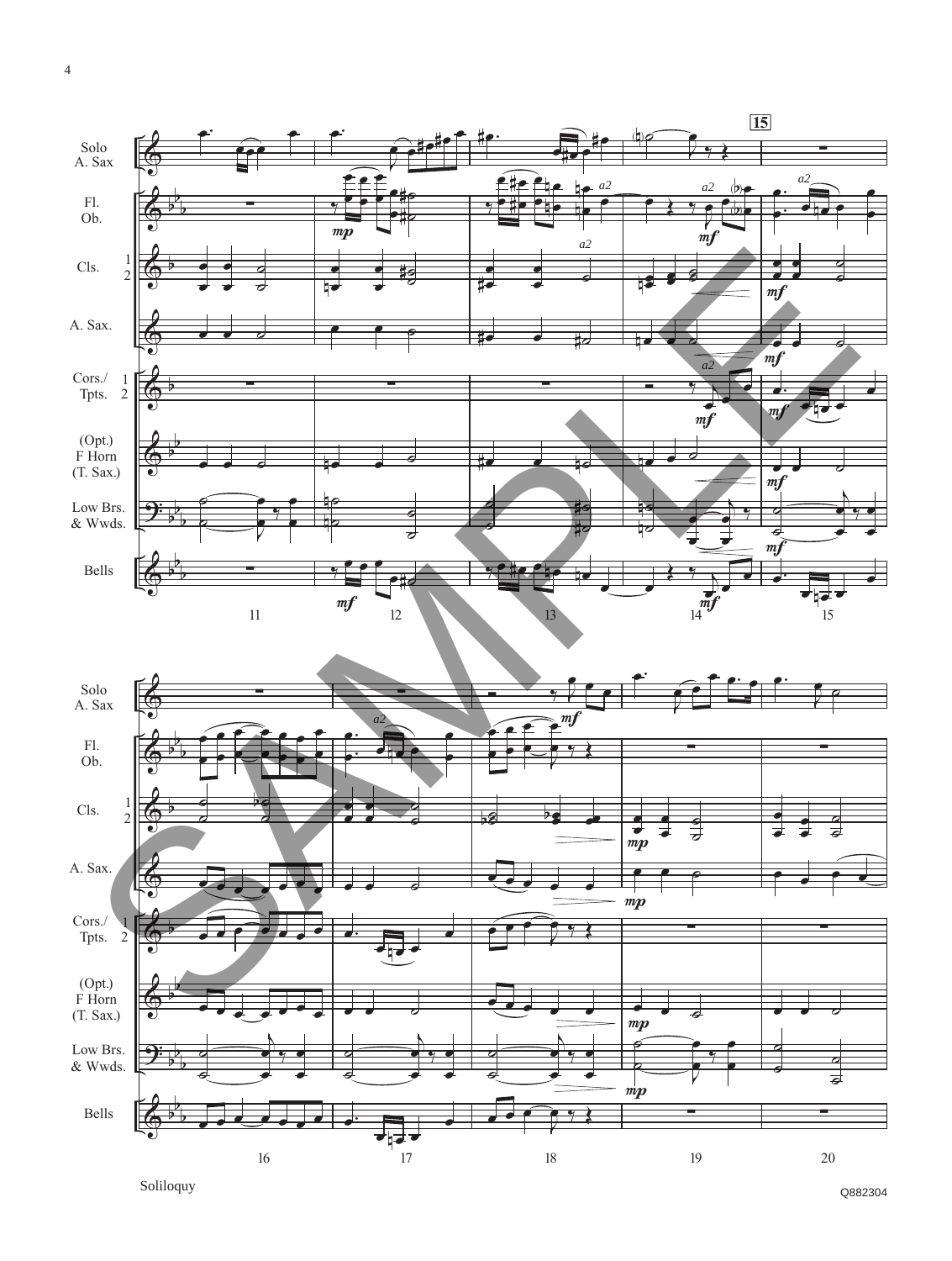

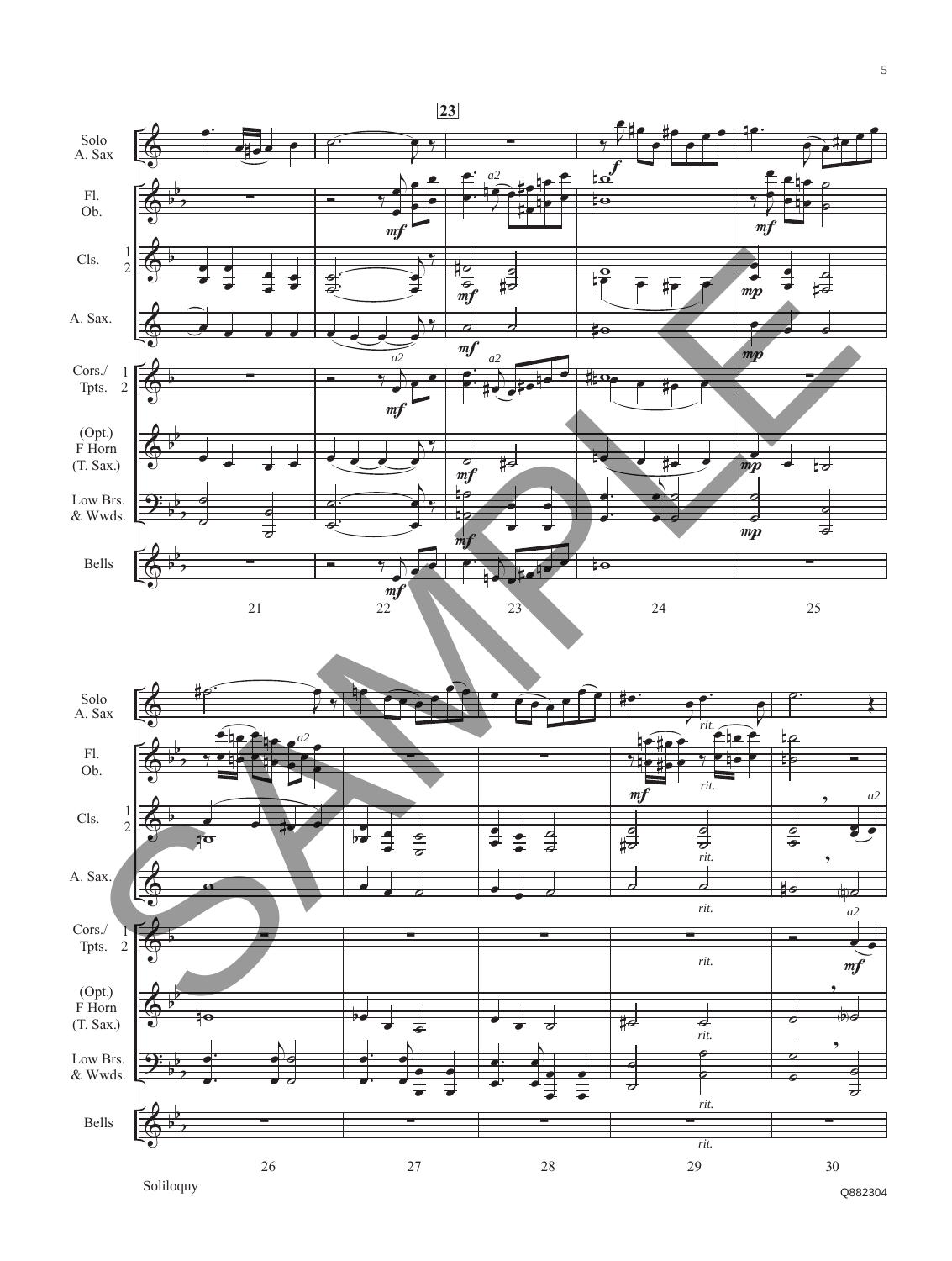



Q882304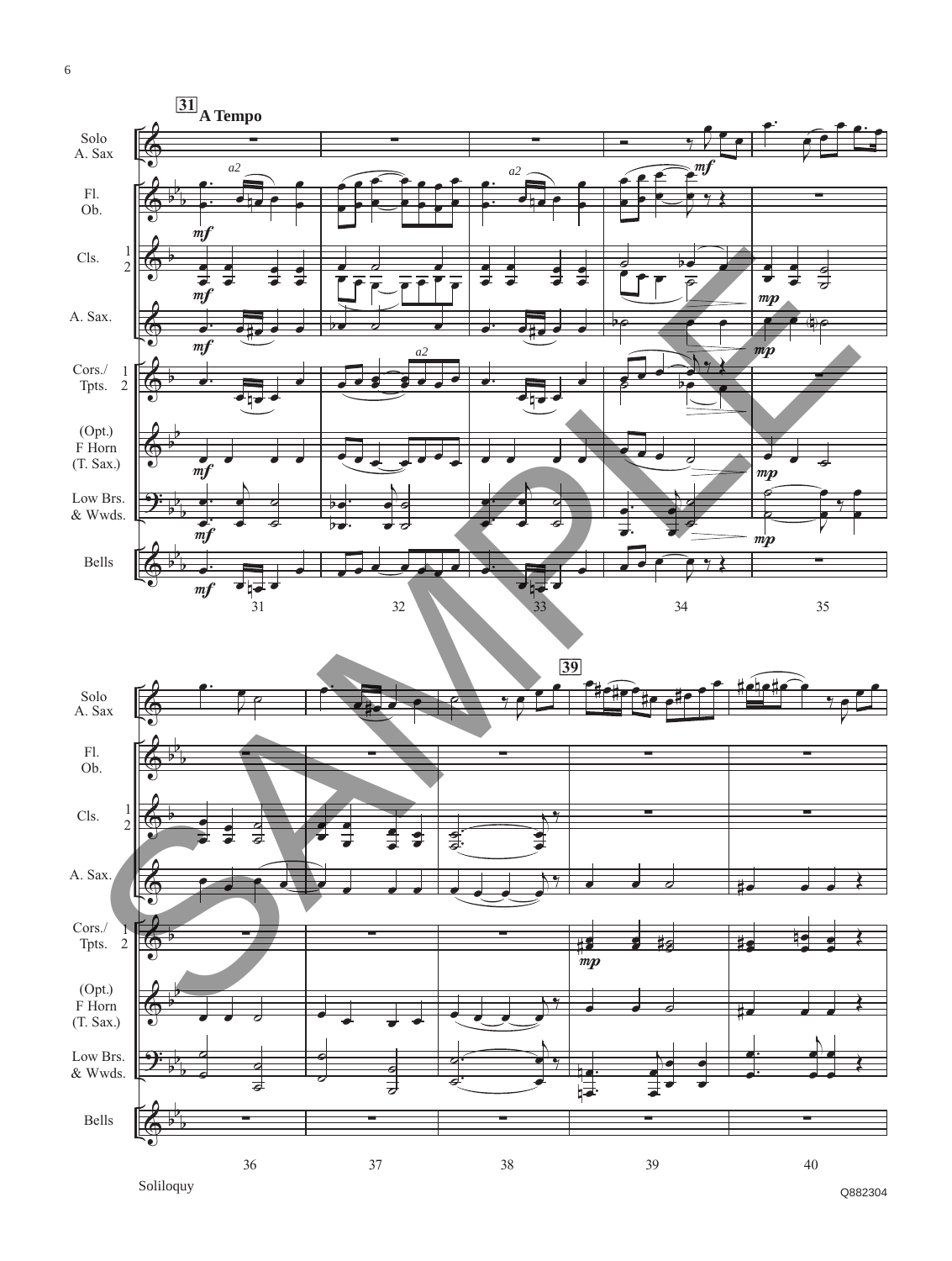